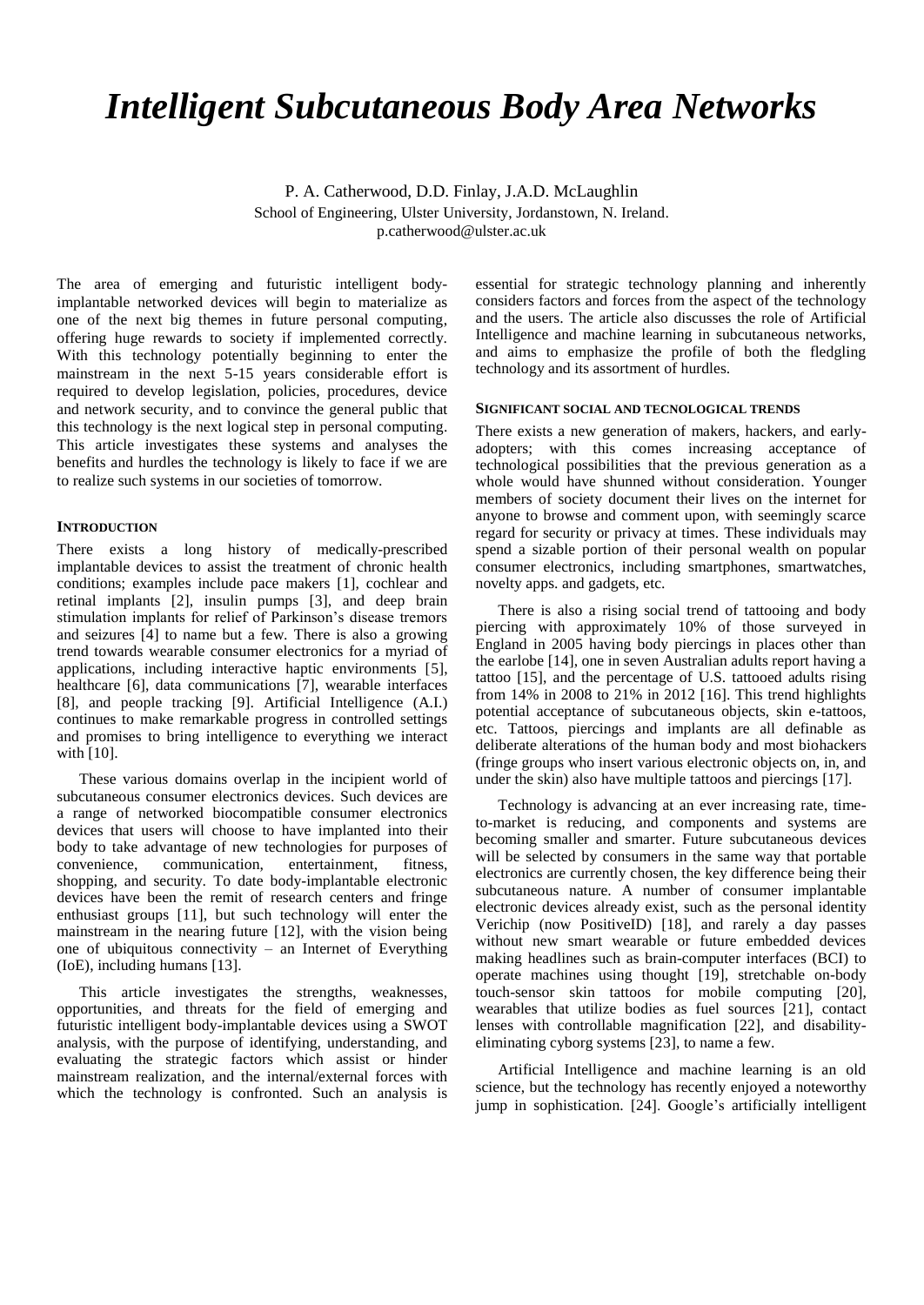computing system (AlphaGo) made headlines in March 2016 for winning 4 out of 5 games of the 2500 year old Chinese game called "Go" against one of the world's top Go players [25], [26]. This intelligence is spilling into implanted medical devices such as brain-computer interfaces (BCIs) to control artificial limbs [27]. Indeed, with ground-breaking amputated fingertip replacement users can now feel textures [28]. Such advances could allow consumers to be immersed in a virtual reality with multi-sensory perception including realistic touch.

Current medical knowledge understands the body much better than at any time in the past and continues to expand its comprehension of both cell and organ interactions with modern materials and technologies [29]. Bio-compatibility is key interest in developing dental implants, joint replacement, bone cement, skin scaffolding, stints, hip joints, implanted devices, etc. [30]. There are many examples of health-based sensors with high commercial impact; including dental implants to monitor oral health, eating patterns, dietary intake, etc., muscle strain sensors to reduce risk of muscular injury and highlight workout fitness levels, fertility monitors to assist with family planning or abstinence monitoring, internal health monitors to detect illnesses before they develop too far (e.g. bowel cancer) and blood pressure sensors to monitor the "silent killer" in real-time [31]. The last few overlap strongly with medical implantable devices, but many of these sensors may be personal options instead of medically prescribed solutions.

The current wearables market is an indicator for the future implantables market, and the fast developing wearables market already has multitudes of support industries growing around it which provide technology and services (customization, repair, etc.). There are a number of target areas for implantable technologies, some of which are presented in Figure 1. These include automatic gesture control, haptic sensors, and movement detection implants for device control. Other implants may include aural/retinal implants to recover lost hearing/vision or enhance natural senses, as well as embedded communications devices. An embedded microphone and camera would complement these with the potential to replace portable smartphones.

This aforementioned technology is a subset of a larger classification which sees the convergence of consumer technology, robotics, genetics, nanotechnology and artificial intelligence. Such synergies could potentially realize networked bio-technology systems that offer significantly superior intelligence and functionality to the host human; while this is many years away it does suggest the potential in the emerging capabilities of the combined industries.

#### **S.W.O.T. ANALYSIS**

A SWOT analysis can be used to study the strengths, weaknesses, opportunities, and threats to analyze the internal and external influencing factors that determine the potential success of this technology. The strengths and weaknesses relate to matters internal to the technology and can be changed through technology revision and tactical R&D; the opportunities and threats are external to the technology, such as public opinion or political/financial climate, and can't easily be changed. It is recognized that a number of the points raised below are not necessarily unique to subcutaneous devices, and many ICT and personal computing devices which boast benefits of portability, efficiency and entertainment value also have issues regarding privacy, personal safety and hacking. However, embedding such technology into human bodies adds numerous new dimensions to the discussion.

# *A. Technology Strengths*

Human-implantable sensor networks exhibit many tangible strengths. There already exists a suitable IEEE standard (IEEE.802.15.6-2012) to which engineers can base development upon [12]. The technology also directly targets multiple markets including entertainment, social networking, personal safety, security, consumerism, communications, healthcare, convenience, and human body upgrading. The technology can enhance future entertainment markets through such aspects as networking with multiple users, environmental emersion and haptic-rich virtual reality environments.

The technology lends itself to futuristic consumerism, employing implanted personal secure e-wallet as the next logical step after smartphone wallets [32]; these help to eliminate financial transaction fraud. Implanted body-area networks could also offer personal safety by smartly tracking location and recording personal interactions with others via sousveillence (Sousveillence is monitoring by way of small portable wearable personal technologies [33]). Kidnappings and human trafficking would also reduce as individuals would have ID tracking implants, with intelligent chemical sensors triggering a distress signal when the individual exhibits extreme levels of stress. It would add new levels of security through unique authentication for building and computer access, removing the need for keys and passwords [34].

A key aspect of this new technology would be in the area of personal electronic communications. The technology could replace mobile phones and other portable computing devices; screens replaced with heads-up displays via contact lenses [35], keyboards on the skin [36], embedded or tattooed microphones [17], surfing the web using only thought [37], etc.

Another fundamental strength is for healthcare and wellbeing. While the distinct area of implantable medical devices is already established these are specifically to treat particular illnesses. Instead, the current growing trend for wearable health and fitness monitors signifies advanced market opportunities for elective implantable health devices. Implanted networks have been considered in academic literature for chronic conditions [38] and long-term general health monitoring [39]. Chronic diseases often benefit from continuous vital-signs monitoring to watch for indicative changes; autonomous intelligent medical implants would be a good way to realize this [40].

Ultimately these implanted networks could enhance the human body to what could accurately be described as super-human ability. Examples include night vision [41] which is currently possible (Figure 2), also super vision, hearing, taste, feel, smell, x-ray vision, mind control of the local environment, artificial intelligence, and mind-reading through sensor-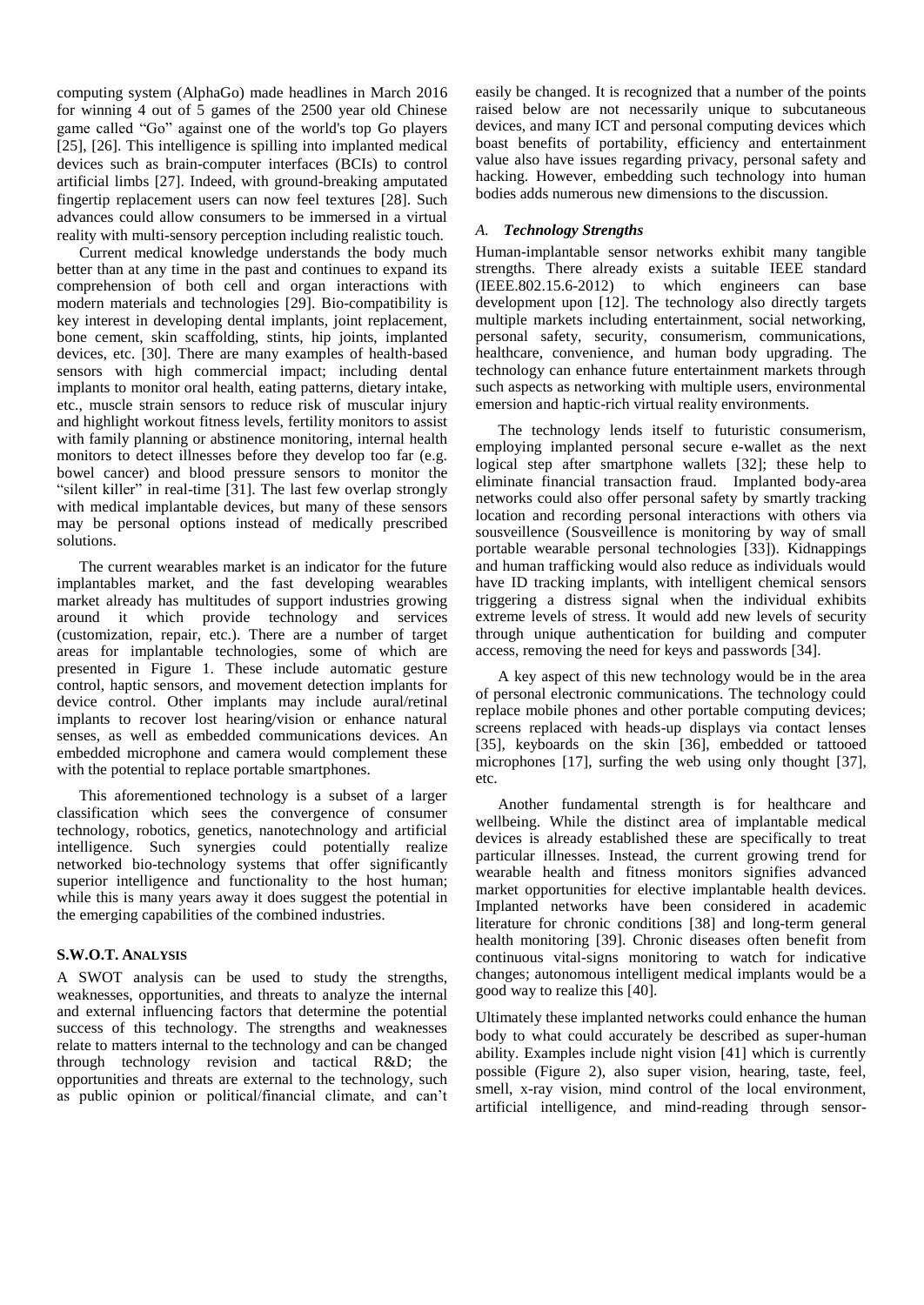facilitated telepathy are all possibilities. The Internet of Things opens up true opportunities for implanted body networks to realize a new realm of convenience through automation. Neural implants, gesture sensors, haptic sensors, eye gaze sensors, etc. offer real-time remote control of objects, systems, and devices with a wave or a thought. Likewise, belongings such as cars and firearms could be personalized with NFC actuator chips controlling access and operation.

# *B. Technology Weaknesses*

While the technology boasts authentication security, its wireless nature makes it a target for criminal activity including data profiling for nefarious purposes. Likewise, while the technology can reduce robberies, those that do occur are likely to be violent as victims must make transactions in person. Furthermore, kidnappings and human trafficking will require forceful removal of identification/tracking implants.

Because these sensor networks are inserted into the human body there are questions over their safety. Firstly, devices must be implanted correctly to avoid damage to the body (e.g. muscles, nerves, and sinew). Also, there are questions regarding the long term health effects due to electromagnetic radiation from devices. Additionally, it has been shown that medical implants become damaged during radiotherapy [42] and cause tissue heating during MRI scans [43]. Consumer implants may also cause interference with implanted medical devices, ideally legislation shall safeguard against this. However, there will always be individuals and groups who do not use approved implants, or make and insert their own home-made technology [17]; the maker culture and 3D printing already make this a possibility now!

As with all technology, device reliability is an issue. More so if the device is embedded, as if it fails it must be extracted. Similarly, questions as to how the latest hardware upgrades are realized are highly valid, while predatory companies may withhold essential software upgrades until a fee is paid. Embedded A.I. devices with machine learning power could conceivably go rogue, while its quality of decision making is reliant on the programmer's coding skills. If batteries are used will there be long-term battery issues? Would such energy cells leak after a serious personal injury? Currently, chip life is expected to be around 10 years [34], which is not entirely acceptable considering their intended purpose.

Other issues such as how the technology should be implemented and rolled out are of concern. A lack of strategic planning and proliferation of homebrew makers could actually make things worse as amateur devices may not synergistically work within the system as expected. Devices may be subject to software viruses, with conceivably lethal consequences. Also, in very crowded environments where multiple users may physically touch each other (e.g. concerts) will devices interfere or share connectivity they should not? Security settings would address this but experience shows users are poor at ensuring their networked devices are suitably protected [44].

# *C. Technology Opportunities*

Current and developing external factors give humanimplantable devices a number of opportunities. The emerging technology-obsessed generation spends their expendable finances on the latest technology trends, often upgrading to the next generation of a device while the previous is perfectly adequate for all their needs. Technology is as much an identity and fashion statement as it is a functional commodity; this rise in personal expression of the individual through technology and fashion is also observed through the increase in tattooing, piercings, and other body art.

Other contemporary social issues could be partially addressed by this technology. Implanted personal computing removes the need to carry so many portable gadgets, reducing the chance of street muggings. Likewise, embedded camera and sound recording technology would further support this, as sousveillence typically reduces extortion [45]. Ubiquitous computing and sensing would be an effective way to reduce terrorist activities and perhaps reduce the impact of successful attacks by aiding recovery and identification of missing persons during disaster scenarios. The same is also true for natural disasters, transport disasters, etc.

Additionally, the health benefits of having sensors permanently monitoring your wellness as opposed to the "snap-shot" health sample at a treatment room would logically result in faster responses to developing conditions and more accurate diagnosis for emergency medical treatment. Medicinal requirements of individuals can be easily and rapidly checked. In a society both obsessed with wellness and immersed in unhealthy lifestyles, a system that is non-invasive to daily living would be warmly received. Furthermore, the opportunity to enjoy upgraded bodily senses (hearing, sight, etc.) is a valued commodity, while the implantable systems would offer genuine personalized experiences for entertainment, education, social networking, and travel.

Technologies such as cloud computing, big data, 5G+, smart cities, biocompatible materials, A.I., energy harvesting, etc. all converge to assist the successful deployment and development of subcutaneous body area networks, ensuring they are usable, useful, and safe. Power considerations for future implanted devices will be supported by emerging energy harvesting solutions; current examples include energy harvesting for autonomous intraocular implants [46] and for heart care devices [47] as depicted in Figure 3. Google's A.I. AlphaGo program highlights the potential for devices and systems to become smarter. Observers of the "Go" competition commented that moves made by the AlphaGo were unlike any a human would ever make [25]; such machine learning and intelligence will take technology to the next level of complexity and automation [48]. This will facilitate smart embedded systems that can look after us, such as current implanted insulin pumps which monitor blood glucose levels and medicate accordingly [3].

Perhaps the most extreme example of how implantable technology could be embraced comes from the small but growing Transhumanist movement (biohackers/grinders) who wish to enhance and repair their bodies indefinitely using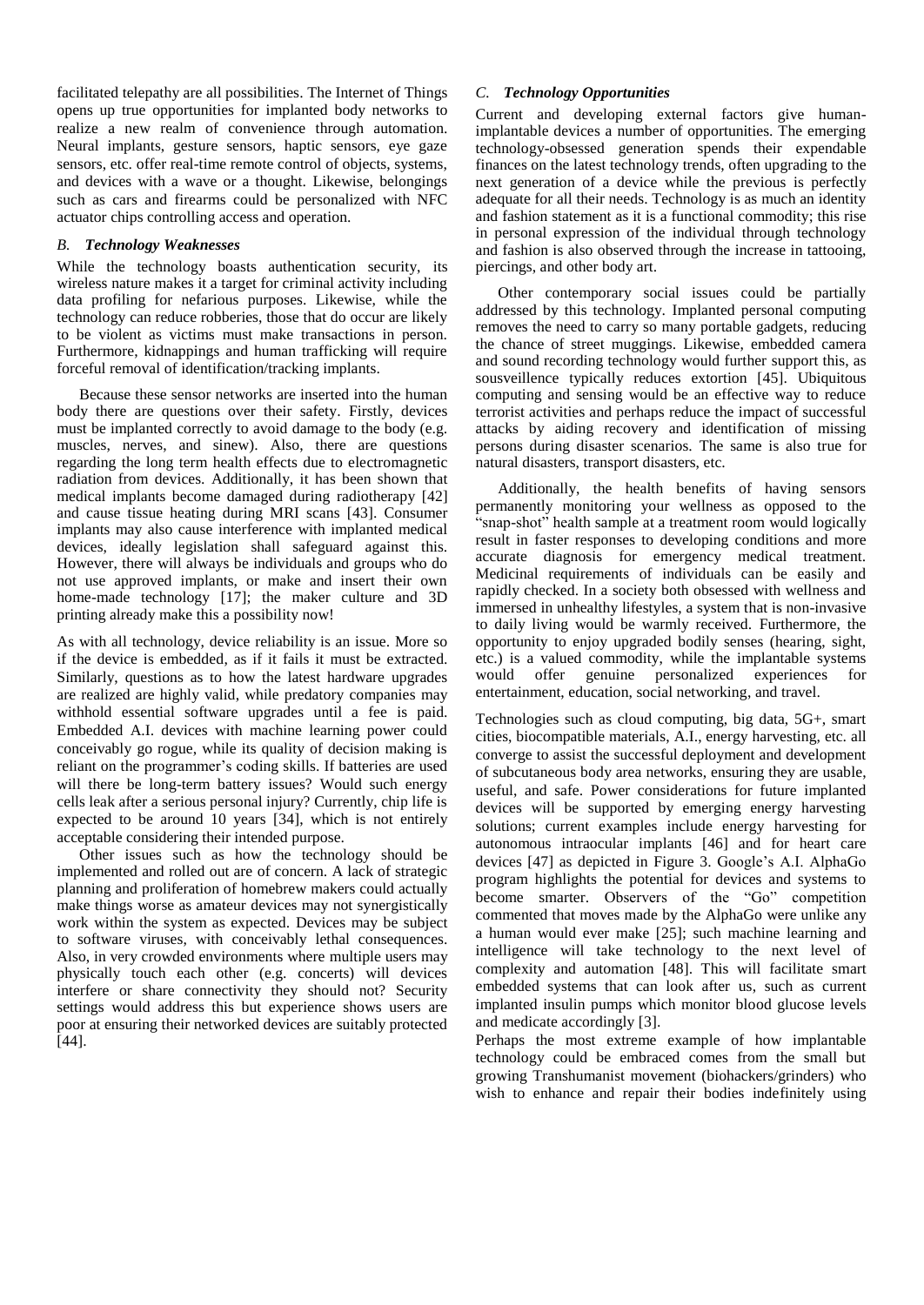advanced technology. These groups see technology not simply as a solution to avoid illness and aid wellness, but as a vehicle to upgrade humans to superhuman semi-cyborg status [11]. Such groups have held international conferences to share their vision and have attracted the attention of such organisations as California Technology Institute and Harvard University. Examples of extra-human capabilities include the power of echo-location (sonar) [49] and the ability to sense electromagnetic fields [50]. While many will view such aspirations as far-fetched scientific fiction, the desire in the modern era to have technology-enhanced bodies is clear.

The above opportunities highlight the potentially large long-term market to satisfy consumer demand, while the increasing acceptance of tattoos/piercings and emerging technologies such as flexible skin e-tattoos [51], stretchable electronics [52] and ink-printable skin antennas [53], all fan the flames of this brave new world.

## *D. Technology Threats*

With the many opportunities come many threats. In fact, this embryonic technology suffers from more threats than most. Even with the new wave of experimenters and hackers, society as a whole is still quite conservative which could lead to a lack of technology adoption. A 2010 survey conducted on attendees at a technology conference reported 23% of 1000 respondents would accept a subcutaneous chip for certain benefits, while 72% would refuse chip implantation under any circumstances [54]. A 2010 trial conducted at the Baja beach club (Barcelona, Spain) offered club members RFID chip implants to make e-payments for bar refreshments and gave access to VIP areas. Despite the obvious benefits the trial highlighted the nervous reception towards the technology [55].

Another major societal threat to implementation exists due to ingrained fears of being chipped and enslaved, and also with identity theft based on the lack of security in current technology. Such problems include concerns over what data is recorded, security against hackers, where data is stored, what data is used for and by whom. [56] highlights the fear that having implantable technology is akin to cattle branding. This subcutaneous technology obviously has much wider applications than mere identification, but the idea of civilized society being reduced to labelling everyone with identifying numbers is fundamentally repellent to some. Of course, the astute reader will note that this is already the case, examples being the social security and national insurance numbers in the U.S. and U.K. respectively.

Fears over the protection of individual human rights and the perceived endless negative function creep are threats to the technology with growing communities of technology users who object to having their data mined by companies for marketing purposes [57]. Such fears reflect a wider trend of increasing distrust of businesses, governments, and organizations which is fueled by publicized high-profile leaks of data abuse such as tapping by the FDA. Employers may begin to utilize bodily sensor networks to facilitate employee monitoring, benchmarking, and performance relate benefits [58].

Likewise, other people's implanted and wearable networks may infringe upon the rights of others in close proximity. Lifelogging using embedded cameras is a growing trend amongst the young, however, some object to being recorded by other people's devices [59]. For instance, in 2012 technology expert Steve Mann was attacked in a French restaurant when an employee took exception to Mann's videocapture eyeglasses [60].

Other barriers to widespread implementation include a strong wearables market negating the attraction of implantables, and inadequate corporate funding to develop technology. Lack of reputable companies developing technology leads to biohacking fringe groups, who already self-mutilate [17] to implant various subcutaneous items [61] such as temperature sensors (Figure 4), as well as fanatical tattooists/piercers who provide implantation services [62], often with few safeguards.

While A.I. and machine learning may open up new opportunities for implanted networks to be smart, fears surrounding machines taking over [63] and recent headline news reports of Google's autonomous car crashing into a public bus [64] casts doubt around the trusting machines to manage high-risk activities. Many fail to realize however that everyday commercial aircraft such as the Boeing 747 [65] utilize "auto-pilot" and "auto-land" computer technology, although to some that may be proof that computers are already too involved.

Further hurdles include the fears of unknown health risks, regardless of the quality of the devices. No data currently exists to evaluate the long term implant risks in humans, however [66] presented evidence of direct correlation between implanted RFID chips and cancer in animals. Furthermore, in 2004 the FDA listed multiple potential health risks associated with the acclaimed VeriChip device [67]. Indeed, wireless devices emitting non ionizing radio frequencies have been categorized as potential carcinogens [68]; hardly something that the average consumer desires to have implanted into their bodies.

Finally, major external factors that could derail success are liberty and religious objections. Most people object strongly to any technology which allows them to effectively be monitored and tracked anywhere in real-time. A number of world religions strictly forbid the practice of tattooing and of cutting the skin, and many Christians would consider subcutaneous identification and e-payment sensors as the impious mark of the beast warned about in eschatological biblical writings.

None of these issues can be overcome easily as many of the objections are difficult to remedy, thus the technology could struggle to enjoy widespread acceptance.

## **CONCLUSIONS**

Body-implantable devices for non-medical purposes are emerging as a hot topic that has the potential to permeate throughout society. This technology has exceptional hurdles to jump that many other emerging technologies do not. This technology could be a great benefit, but also a considerable threat, to future society. If well managed, we could realize a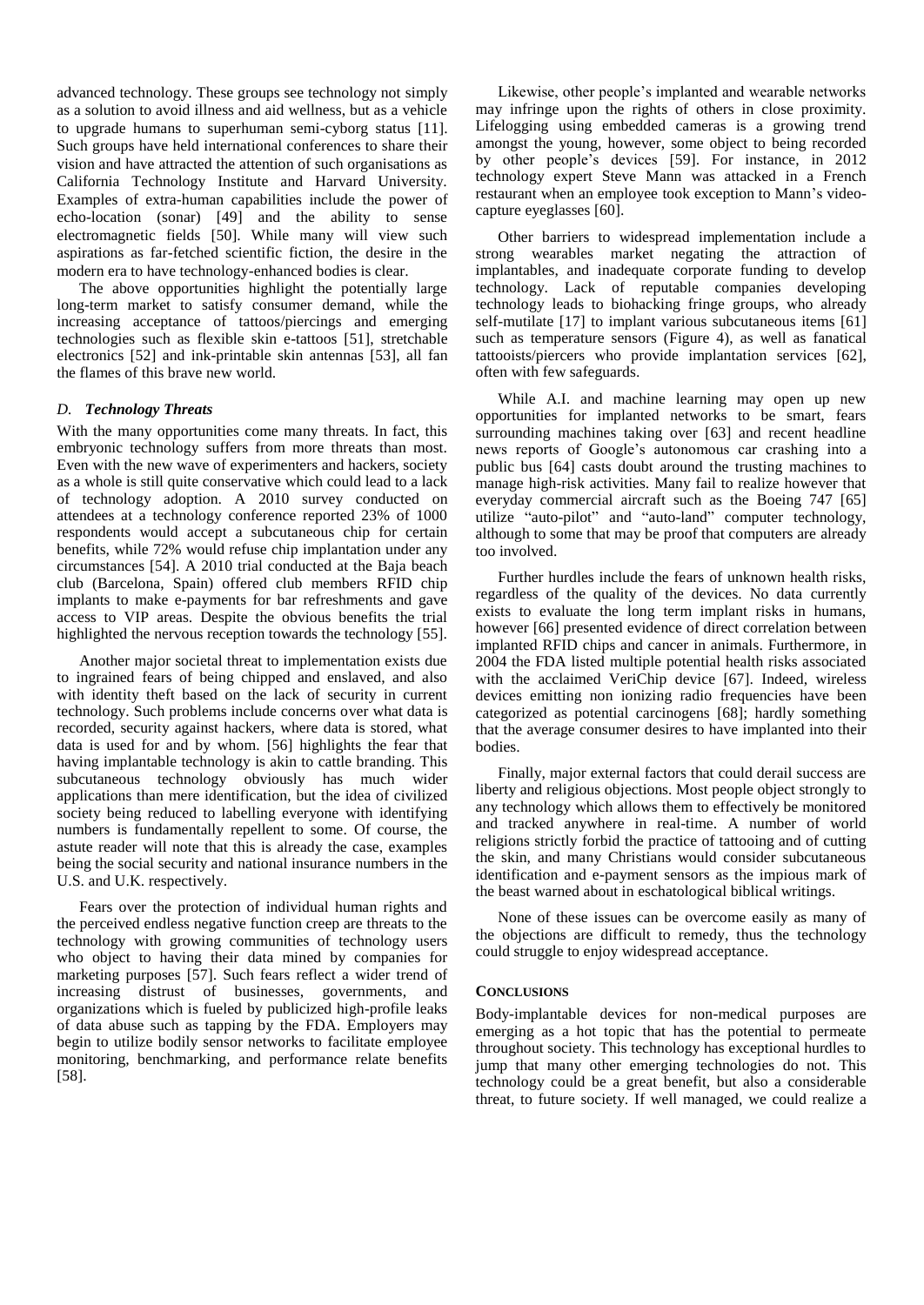new paradigm in how we work, rest, communicate, play, exercise, age, travel, and shop, with genuine advances in security, entertainment, health, efficiency, commerce, and human body enhancement. This technology will be complemented and enriched by emerging technologies such as Cloud computing, IoT, and NFC. However, if poorly managed or even mismanaged we could face dystopian societies that better reflect a George Orwell novel, with key issues including risks to user health, personal safety, privacy, identity protection, and co-existence with medically prescribed implants. The technology will typically be opposed due to fears surrounding dehumanization, human rights, social privacy, and religious objections.

#### **The role of the Engineering community**

To ensure widespread success of the technology it is imperative that a number of recommendations are universally implemented. Such recommendations include the early development of technical regulations which incorporate input and commitment of industrial alliances, governments, academics, clinician, and end users (including the fringe groups), and to develop the technology and standards synergistically with other supporting technologies (IoT, NFC, etc.) to ensure multi-level interoperability. Developing standard clinical procedures for insertion/retrieval of devices is an obvious essential, as are clinical studies to confirm longterm safety.

From a social point of view, recommendations include the carefully managed introduction of the technology in regards to commercial timing, publicity, advertising and use of outcomes from focus groups. Leadership of governments (and subsequent legislation) is similarly essential to guarantee that widespread adoption of technology will not be used for data collection, monitoring, or control of citizens.

To embed such regulations, standards and practices requires time, deliberate orchestration, and cooperation. When there is a desire to realize a new technological advance developers may take shortcuts and deliver the technology before the appropriate checks and balances are in place. [69] voiced such concerns for video surveillance technologies, commenting that "*their use and capabilities are increasing, while policies, procedures, and uses for the information that is visually captured for analysis are still evolving*". To deliver all the strengths that subcutaneous electronics have to offer and to save us from all of its threats, society looks to prominent influential organizations such as the IEEE to develop standards and frameworks to ensure safety and compatibility of devices and systems at every level. We have many challenges ahead to accomplish the reality of implantable systems, but it promises to be a profoundly exciting journey.

#### **REFERENCES**

- [1] A. Greenspon, et al., "Trends in Permanent Pacemaker Implantation in the United States From 1993 to 2009: Increasing Complexity of Patients and Procedures", J. American College Cardiology, vol.60, no.16, pp.1540-1545, October 2012.
- [2] S. Rao, and J. Chiao, "Body Electric: Wireless Power Transfer for Implant Applications," IEEE Microwave Magazine, vol.16, no.2, pp.54- 64, March 2015.
- [3] J. Pickup, M. Holloway, and K. Samsi, "Real-time continuous glucose monitoring in type 1 diabetes: a qualitative framework analysis of patient narratives", Diabetes Care, no.38, pp.544–550, 2015.
- T. Denison, M. Morris, and F. Sun, "Building a bionic nervous system," IEEE Spectrum, vol.52, no.2, pp.32-39, February 2015.
- [5] D. Prattichizzo, et al., "Towards Wearability in Fingertip Haptics: A 3- DoF Wearable Device for Cutaneous Force Feedback," IEEE Trans. Haptics, vol.6, no.4, pp.506-516, Oct.-Dec. 2013.
- [6] S. Hiremath, G. Yang, and K. Mankodiya, "Wearable Internet of Things: Concept, architectural components and promises for person-centered healthcare," 4th Intl. Conf. Wireless Mobile Communication and Healthcare (Mobihealth), 3-5 Nov. 2014, pp.304-307.
- [7] P. Catherwood, and W. Scanlon, "Body-centric antenna positioning effects for off-body UWB communications in a contemporary learning environment," 8th European Conf. Antennas and Propagation (EuCAP), 6-11 April 2014, pp.1571-1574.
- [8] M. Billinghurst, "The glass class: Designing wearable interfaces," 2014 IEEE Intl. Symp. Mixed and Augmented Reality (ISMAR), 10-12 Sept. 2014, pp.1-2.
- [9] P. Catherwood, T. Zech, and J. McLaughlin, "Cost-effective RSSI Wi-Fi positioning solution for ambulatory patient monitoring devices", Loughborough Antennas and Propagation Conference (LAPC), 8-9 Nov. 2010, pp.557-560.
- [10] A. Ricci, et al., "The Mirror World: Preparing for Mixed-Reality Living," IEEE Pervasive Computing, vol.14, no.2, pp.60-63, Apr.-June 2015.
- [11] A. Miah, "Engineering greater resilience or radical transhuman enhancement?", IET Bionic Health: Next Generation Implants, Prosthetics and Devices, pp.1-2, 1 Oct. 2009.
- [12] A. Astrin, ["IEEE standard supports development of innovative body area](http://lifesciences.ieee.org/publications/newsletter/june-2013/346-ieee-standard-supports-development-of-innovative-body-area-networks)  [networks"](http://lifesciences.ieee.org/publications/newsletter/june-2013/346-ieee-standard-supports-development-of-innovative-body-area-networks), IEEE Lifesciences Newsletter, June 2013.
- [13] C. Palazzi, et al., "An overview of opportunistic ad hoc communication in urban scenarios," 13th Annual Mediterranean Ad Hoc Networking Workshop (MED-HOC-NET), 2-4 June 2014, pp.146-149.
- [14] A. Bone, et al., "Body Piercing in England: a Survey of Piercing at Sites Other than Earlobe". British Medical Journal, vol.336, pp.1426–1428, 2008.
- [15] W. Heywood, et al., "Who Gets Tattoos? Demographic and behavioral Correlates of Ever Being Tattooed in a Representative Sample of Men and Women", Annals of Epidemiology, vol.22, no.1, pp.51–56, January 2012.
- [16] S. Braverman, "One in Five U.S. Adults Now Has a Tattoo", The Harris Poll #22, February 23, 2012.
- [17] A. Smith, internet: http://www.abc.net.au/radionational/programs/ bodysphere/biohackers-and-body-modification/6295194, March 10 2015 [May 22 2015].
- [18] K. Foster, and J. Jaeger, "RFID Inside," IEEE Spectrum, vol.44, no.3, pp.24-29, March 2007.
- [19] J. Norton, et al, "Soft, curved electrode systems capable of integration on the auricle as a persistent brain–computer interface", Proc. National Academy of Sciences, vol.112, no.12, March 2015.
- [20] W. Alberth, "Coupling an electronic skin tattoo to a mobile communication device", US Patent WO 2013166377 A1, 7 Nov. 2013. [patent].
- [21] L. Xie, and M. Cai, "Human Motion: Sustainable Power for Wearable Electronics," IEEE Pervasive Computing, vol.13, no.4, pp.42-49, Oct.- Dec. 2014.
- [22] F. Macrae, Internet: [http://www.dailymail.co.uk/sciencetech/article-](http://www.dailymail.co.uk/sciencetech/article-2952588/Now-SUPERHERO-vision-Contact-lenses-magnify-words-THREE-FOLD-controlled-winking.html)[2952588/Now-SUPERHERO-vision-Contact-lenses-magnify-words-](http://www.dailymail.co.uk/sciencetech/article-2952588/Now-SUPERHERO-vision-Contact-lenses-magnify-words-THREE-FOLD-controlled-winking.html)[THREE-FOLD-controlled-winking.html](http://www.dailymail.co.uk/sciencetech/article-2952588/Now-SUPERHERO-vision-Contact-lenses-magnify-words-THREE-FOLD-controlled-winking.html) Feb. 14 2015 [May 19 2015].
- [23] E. Strickland, "We Will End Disability by Becoming Cyborgs", IEEE Spectrum, 27 May 2014.
- [24] T. Mitchell. Machine Learning. McGraw-Hill, Inc., New York, NY, U.S.A., 1997.
- [25] C. Metz, Internet: [http://www.wired.com/2016/03/sadness-beauty](http://www.wired.com/2016/03/sadness-beauty-watching-googles-ai-play-go/)[watching-googles-ai-play-go/](http://www.wired.com/2016/03/sadness-beauty-watching-googles-ai-play-go/) March 11 2016 [March 17 2016].
- [26] BBC Technology, Internet: http://www.bbc.co.uk/news/technology-35810133 [March 17 2016].
- [27] Ossur, Internet: http://www.ossur.com/about-ossur/news-fromossur/1396-ossur-introduces-first-mind-controlled-bionic-prostheticlower-limbs-for-amputees May 20 2015 [March 17 2016].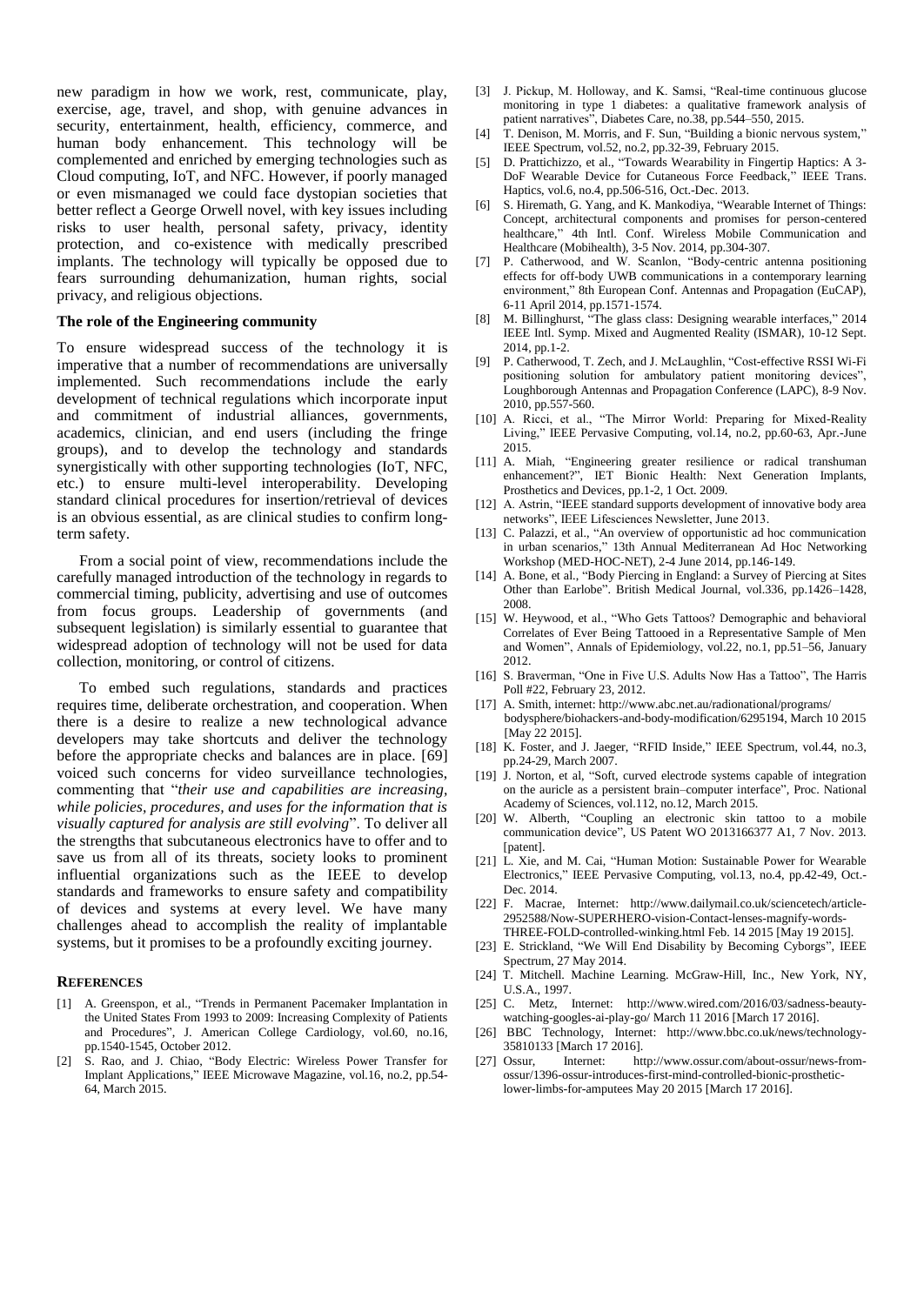- [28] M. Starr, Internet: [http://www.cnet.com/uk/news/bionic-fingertip](http://www.cnet.com/uk/news/bionic-fingertip-allows-an-amputee-to-feel-textures-for-the-first-time/)[allows-an-amputee-to-feel-textures-for-the-first-time](http://www.cnet.com/uk/news/bionic-fingertip-allows-an-amputee-to-feel-textures-for-the-first-time/) March 9 2016 [March 15 2016].
- [29] D. Schwartzmana, et al., "An off-the-shelf plasma-based material to prevent pacemaker pocket infection", Biomaterials, vol.60, pp.1-8, Aug. 2015.
- [30] T. Nagaoka, "Large-scale specific absorption rate computation in various people on GPUs," 2014 Intl. Conf. Electromagnetics Advanced Applications (ICEAA), 3-8 Aug. 2014, pp.699-702.
- [31] World Health Organization, "A global brief on hypertension. Silent killer, global public health crisis" Geneva, Switzerland: World Health Organization, 2013.
- [32] A. Bodhani, "Smartphones pay the price," Engineering & Technology, vol.6, no.10, pp.56-59, November 2011.
- [33] C. Manders, "Moving surveillance techniques to sousveillance: Towards equiveillance using wearable computing," IEEE Intl. Symposium on Technology and Society (ISTAS), 27-29 June 2013, pp.19-19.
- [34] Epiccentre, Internet: [https://epicenterstockholm.com](https://epicenterstockholm.com/) [April 28 2015].
- [35] B. Kress, and T. Starner, "A review of head-mounted displays (HMD) technologies and applications for consumer electronics", SPIE Proceedings 8720, May 31, 2013, pp.87200A-87200A-13.
- [36] C. Harrison, D. Tan, and D. Morris, "Skinput: appropriating the skin as an interactive canvas", Communications ACM Magazine, vol.54, no.8, pp.111-118, 2011.
- [37] G. McDonald, Internet: http://news.discovery.com/tech/biotechnology/ internet-telepathy-thoughts-transmitted-online-140903.htm Sept 3 2014 [May 19 2015].
- [38] Xiangyi Li, et al., "Chronic disease management system with bodyimplanted medical devices based on Wireless Sensor Networks," IEEE 14th Intl. Conf. e-Health Networking, Applications and Services (Healthcom), 2012, pp.510-513.
- [39] M. Alonso-Arce, et al., "Ultra low-power smart medical sensor node for in-body Biomonitoring," 2013 IEEE 15th Intl. Conference on e-Health Networking, Applications & Services (Healthcom), 2013, pp.491-496.
- [40] J. Walk, et al., "Remote Powered Medical Implants for Telemonitoring," Proceedings of the IEEE, vol.102, no.11, pp.1811-1832, Nov. 2014.
- [41] J. O'Callaghan, Internet: http://www.dailymail.co.uk/sciencetech/article-3014704/The-eye-drops-NIGHT-VISION-Liquid-solution-enablesresearcher-total-darkness-hours.html March 27 2015 [March 28 2016].
- [42] V. Kasik, et al., "Influence of ionising radiation on intelligent electronic implantable devices," IEEE 10th Intl. Symposium Applied Machine Intelligence and Informatics (SAMI), Herl'any, 2012, pp.345-348.
- [43] Qi Zeng, et al., "MRI induced heating for fully implanted, partially implanted and minimally implanted medical electrode leads," Intl. Conf. Electromagnetics in Advanced Applications (ICEAA), , Turin, 2015, pp.1590-1591.
- [44] L. Yang, et al., "Unlocking Smart Phone through Handwaving Biometrics," IEEE Transactions Mobile Computing, vol.14, no.5, pp.1044-1055, May 1 2015.
- [45] M. Ali, and S. Mann, "The inevitability of the transition from a surveillance-society to a veillance-society: Moral and economic grounding for sousveillance," IEEE Intl. Symposium on Technology and Society (ISTAS), 27-29 June 2013, pp.243-254.
- [46] D. Laqua, et al., "Mechanical power assessment of fast eye motions for energy harvesting in autonomous intraocular implants," IEEE Biomedical Circuits and Systems Conference (BioCAS), 2013, pp.354- 357.
- [47] A. Poor, "Reaping the Energy Harvest [Resources]", IEEE Spectrum, vol.52, no.4, pp.23-24, April 2015.
- [48] A. Cenkner, V. Bulitko, M. Spetch, E. Legge, C. Anderson and M. Brown, "Passing a Hide-and-Seek Third-Person Turing Test," IEEE Trans. Computational Intelligence and AI in Games, vol.6, no.1, pp.18- 30, March 2014.
- [49] J. Dujmovic, Internet: [http://www.marketwatch.com/story/biohackers](http://www.marketwatch.com/story/biohackers-implant-computers-earbuds-and-antennas-in-their-bodies-2016-02-10)[implant-computers-earbuds-and-antennas-in-their-bodies-2016-02-10](http://www.marketwatch.com/story/biohackers-implant-computers-earbuds-and-antennas-in-their-bodies-2016-02-10) February 10 2016 [March 15 2016].
- [50] K. Platoni[, We Have the Technology,](http://www.amazon.com/Have-Technology-Biohackers-Physicians-Transforming/dp/0465089976/?tag=alternorg08-20) NY, U.S.A. Basic Books, 2015.
- [51] D. Akinwande, N. Petrone, and J. Hone, "Two-dimensional flexible nanoelectronics", Nature Communication, vol.5, no.5678, 2014.
- [52] D. Son, et al, "Multifunctional wearable devices for diagnosis and therapy of movement disorders", Nature Nanotechnology, vol.9, no.5, pp.397-404, 2014.
- [53] V. Sanchez-Romaguera, et al., "Towards inkjet-printed low cost passive UHF RFID skin mounted tattoo paper tags based on silver nanoparticle inks," Royal Society Chemistry, J. Materials Chemestry-C, vol.1, pp.6395–6402, 2013.
- [54] C. Perakslis, et al., "Perceived barriers for implanting microchips in humans: A transnational study," 2014 IEEE Conference on Norbert Wiener in the 21st Century (21CW), 24-26 June 2014, pp.1-8.
- [55] K. Michael, and M. Michael. "The Diffusion of RFID Implants for Access Control and ePayments: Case Study on Baja Beach Club in Barcelona", IEEE Intl. Symposium on Technology and Society (ISTAS), 2010, pp.242-252.
- [56] M. Michael, and K. Michael, "Uberveillance and the Social Implications of Microchip Implants: Emerging Technologies". Hershey: PA: IGI Global, 2013.
- [57] L. Whitney, Internet: [http://www.cnet.com/uk/news/lenovo-hit-by](http://www.cnet.com/uk/news/lenovo-hit-by-lawsuit-over-superfish-adware)[lawsuit-over-superfish-adware](http://www.cnet.com/uk/news/lenovo-hit-by-lawsuit-over-superfish-adware) Feb. 24 2015 [May 14 2015].
- [58] S. Applin, and M. Fischer, "Watching Me, Watching You. (Process surveillance and agency in the workplace)," IEEE Intl. Symposium on Technology and Society (ISTAS), 27-29 June 2013, pp.268-275.
- [59] K. Michael, and M. Michael. "No Limits to Watching?" Communications of the ACM 56.11, 2013.
- [60] M. Zennie, Internet: http://www.dailymail.co.uk/news/article-2175062/EyeTap-augmented-reality-pioneer-Steve-Mann-assaulted-Paris-McDonalds-employees.html July 18 2012 [May 4 2015].
- [61] V. Woollaston, Internet: [http://www.dailymail.co.uk/sciencetech/article-](http://www.dailymail.co.uk/sciencetech/article-2487100/Now-THATS-wearable-technology-Man-implants-mini-SKIN-track-body-temperature.html)[2487100/Now-THATS-wearable-technology-Man-implants-mini-SKIN](http://www.dailymail.co.uk/sciencetech/article-2487100/Now-THATS-wearable-technology-Man-implants-mini-SKIN-track-body-temperature.html)[track-body-temperature.html](http://www.dailymail.co.uk/sciencetech/article-2487100/Now-THATS-wearable-technology-Man-implants-mini-SKIN-track-body-temperature.html) Nov. 4 2013 [May 4 2015].
- [62] L. Clarke, Internet: [http://www.wired.co.uk/news/archive/2012-](http://www.wired.co.uk/news/archive/2012-09/04/diy-biohacking) [09/04/diy-biohacking](http://www.wired.co.uk/news/archive/2012-09/04/diy-biohacking) Sept. 4 2012 [May 4 2015].
- [63] L. Muehlhauser, and N. Bostrom, "Why we need friendly AI", Think, vol.13, pp.41–47, 2014.
- [64] J. Fingas, Internet: http://www.engadget.com/2016/02/29/google-selfdriving-car-accident [March 15 2016].
- [65] British Airways, Internet: http://www.britishairways.com/engb/information/about-ba/fleet-facts/boeing747-400 [March 15 2016].
- [66] K. Albrecht, "Microchip-induced tumors in laboratory rodents and dogs: A review of the literature 1990–2006," IEEE Intl. Symposium on Technology and Society (ISTAS), 7-9 June 2010, pp.337-349.
- [67] D. Tillman, Internet: http://www.sec.gov/Archives/edgar/data/924642/ 000106880004000587/ex99p2.txt Oct. 12 2004 [May 15 2015].
- [68] World Health Organisation, Press release no.208, "IARC classifies radiofrequency electromagnetic fields as possibly carcinogenic to humans", Intl. agency for research on cancer,  $31<sup>st</sup>$  May, 2011.
- [69] B. McPhail, et al., "I'll be watching you: Awareness, consent, compliance and accountability in video surveillance," IEEE Intl. Symposium on Technology and Society (ISTAS), 27-29 June 2013, pp.276-284.